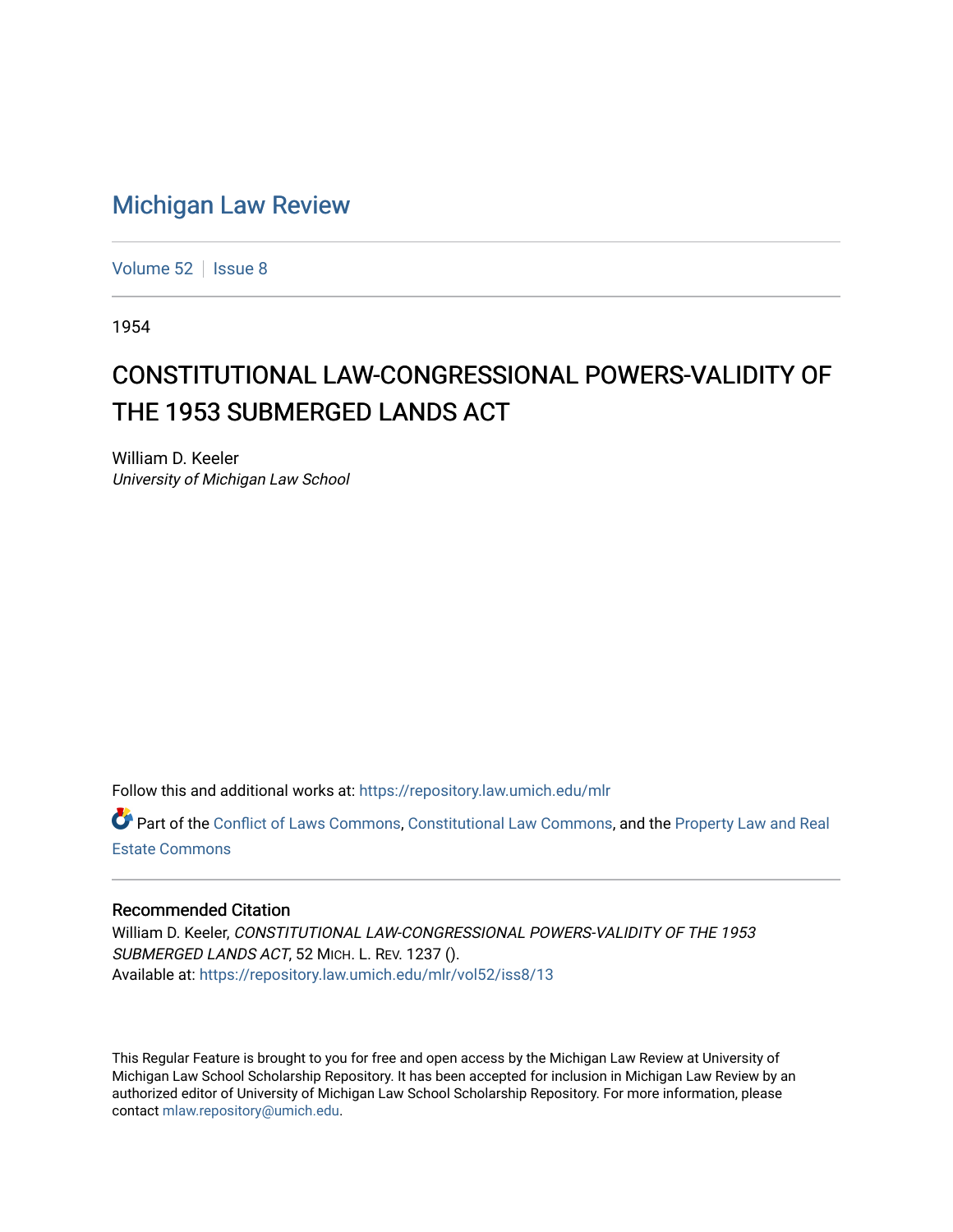CONSTITUTIONAL LAW-CONGRESSIONAL POWERS-VALIDITY OF THE 1953 SuBMERGED LANDs ACT-In 1947 and 1950 the Supreme Court held that the coastal states had no property interest in the submerged lands lying seaward from the low water mark, whether ownership of this land was held by the state prior<sup>1</sup> to admission into the Union or not,<sup>2</sup> and that the federal government had paramount rights in and power over this land, including the resources of the soil beneath it. In 1953 Congress passed, and the President signed, the Submerged Lands Act,<sup>3</sup> which vested in the coastal states title to and proprietary power over this land. Alabama and Rhode Island petitioned the Court for leave to file complaints against two of the coastal states as to actions taken and proposed to be taken under this act. *Held,* per curiam, two justices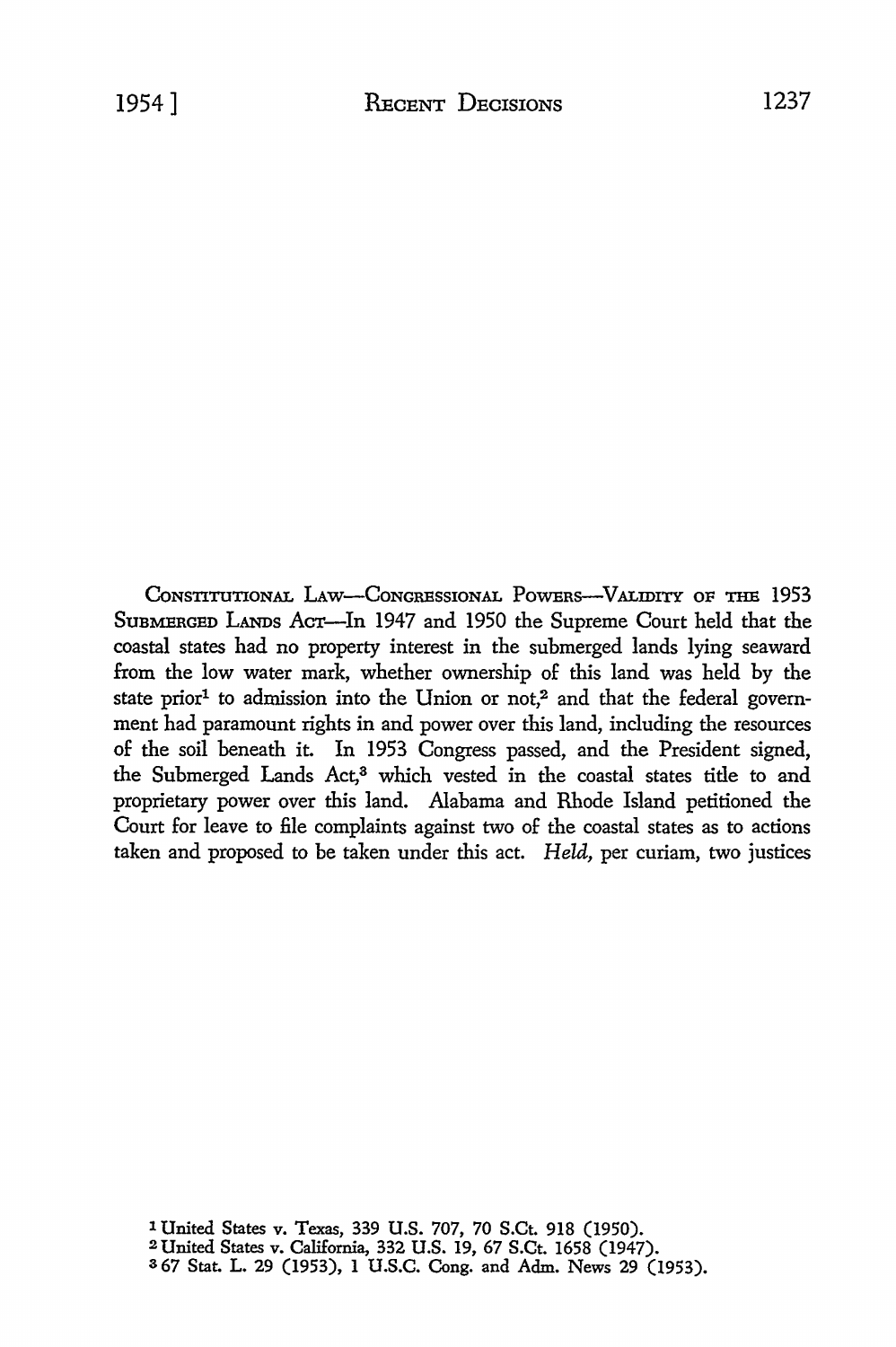dissenting, motion denied.<sup>4</sup> Under article IV, section 3, clause 2 of the Constitution,<sup>5</sup> Congress has an unlimited power to dispose of any kind of property belonging to the United States.6 *Alabama v. Texas,* 347 U.S. 272, 74 S.Ct. 481 (1954).

There were three major arguments against the validity of the Submerged Lands Act. The petitioning states first asserted that there was no subject matter on which article IV, section 3 might operate, since the federal government has never claimed ownership of these lands.7 It is apparent, however, that this contention has no application to the lands lying seaward from the Texas shore, for the Court earlier found that ownership of these lands passed from Texas to the United States upon the admission of Texas to the Union.<sup>8</sup> Neither is it difficult to find that the United States has a property interest in the lands lying seaward from the other coastal states. The Court has held that the United States has the right to extract the minerals from beneath these submerged lands;<sup>9</sup> this is certainly property within the meaning of article IV, section 3.<sup>10</sup> In the *Texas* case<sup>11</sup> it was held that *Texas* must have relinquished its ownership of these lands to the United States in order to enter the Union on an equal footing with the other states. In his dissent in the present case, Justice Douglas asks how Texas may be made a gift of these lands and still remain on such an equal footing. Prior to 1950 the equal footing doctrine had had little application in the area of property rights, the rule being that all property owned by a territory passed to the new state upon admission.<sup>12</sup>

<sup>4</sup>Consistently with earlier. holdings, e.g., Massachusetts v. Mellon, 262 U.S. 447, 43 S.Ct. 597 (1923), the Court could have refused to entertain these complaints on the ground of lack of sufficient interest in the petitioning states. The status of this "party in interest" doctrine as a requisite to the jurisdiction of the Court is in some doubt; if the Court feels that the case may be easily disposed of on other grounds, or if it appears desirable *to* rule on the point at issue, the rule may not be applied. Compare Illinois ex rel. McCollum v. Board of Education, 333 U.S. 203, 68 S.Ct. 461 (1948), with Doremus v. Board of Education, 342 U.S. 429, 72 S.Ct. 394 (1952). See also Barrows v. Jackson, 346 U.S. 249, 73 S.Ct. 1031 (1953).

<sup>5</sup>"The Congress shall have Power to dispose of and make all needful Rules and Regulations respecting the Territory or other Property belonging to the United States • • • • " U.S. CONST., art. IV, §3, cl. 2.

<sup>6</sup>The language of the Court in the California case contained a clear hint that an act of Congress in this area would be valid and binding on the courts, although the hypothetical statute there referred to was of a different character. See United States v. California, note 2 supra, at 27.

<sup>7</sup>The Court struck from the decree proposed by the government in the California case the claim of the United States to proprietary rights in this land. See United States v. Texas, note I supra, at 724, note. One of the arguments employed by the opponents of the bill in Congress was that the United States had no property interest in these lands, and that thus the result would be a nullity. See **H.** Rep. No. 215, 83d Cong., 1st sess., p. 117 (1953).

8 United States v. Texas, note I supra.

9 United States v. California, note 2 supra.

10 It is of course not necessary, in order for art. IV, §3 to be applicable, that the property involved be tangible. Ashwander v. Tennessee Valley Authority, 297 U.S. 288, 56 S.Ct. 466 (1936) (electrical energy). See also 50 Mica. L. REv. 114 at 122 (1951).

11 United States v. Texas, note I supra.

12 Pollard v. Hagan, 3 How. ( 44 U.S.) 212 (1845).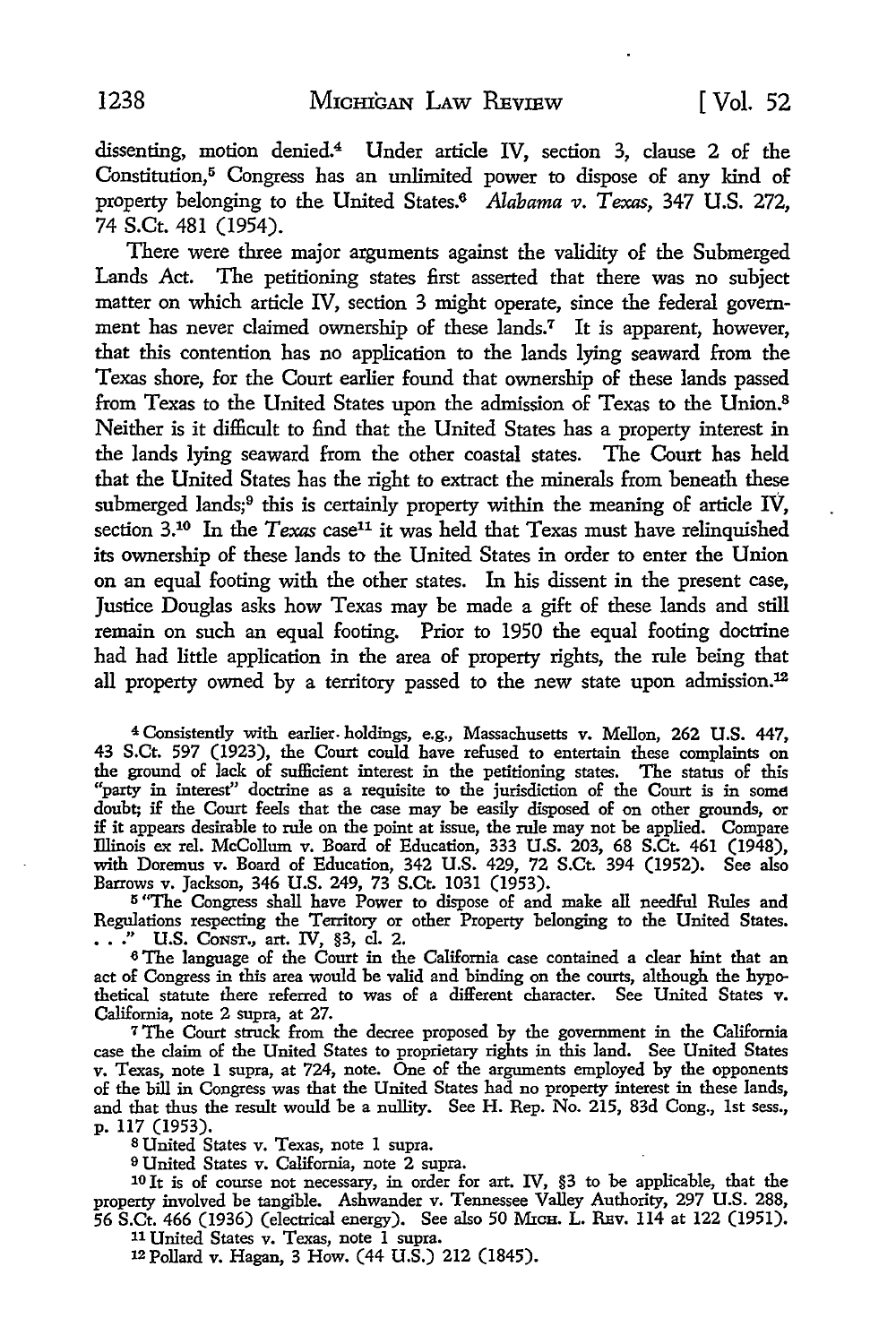1954] RECENT DECISIONS 1239

In that year the Court held that since the other coastal states had been found not to own this type of property, Texas could not assert title consistently with the equal footing doctrine.13 If it follows from the present case that Congress could have deeded these lands to Texas immediately after the admission of Texas to the Union, the emptiness and uselessness of that novel and doubtful14 application of the equal footing doctrine is obvious. However, the question is largely hypothetical; since the Submerged Lands Act gives to all the coastal states the lands lying seaward from their shores, the states remain equal in this respect.

The third attack on the validity of the Submerged Lands Act was the most serious. Conceding that the United States does have some property interest in these lands, so as to bring article IV, section 3 into operation, nevertheless considerations such as the role played by the United States as a sovereign member of the family of nations, and the vast importance to United States security of control over these lands and the oil beneath them, demand that this property and these powers be kept in the United States.15 This contention is buttressed by language in the *California16* and *Texas* cases, the latter having held that "although dominium and imperium are normally separable and separate, this is an instance where property interests are so subordinated to the rights of sovereignty as to follow sovereignty."17 A sufficient answer to this argument would seem to be the fact that the Submerged Lands Act expressly reserves to the United States all its sovereign authority over these lands and the power to exercise that authority, the coastal states being given little more than bare title to the lands and the right to take the oil. If the exercise of this right proves an interference with the exercise of the power of the United States, the wording of the act makes it clear, if this is necessary,<sup>18</sup> that the interests of the United States will be supreme.<sup>19</sup> Thus Con-

13 United States v. Texas, note I supra.

14 An analysis and criticism of the application of the equal footing doctrine in the Texas case is given in 50 MICH. L. REV. 114 at 119 et seq. (1951). For a summary of the history and development of this doctrine, see Construction OF THE UNITED STATES OF AMErocA, Corwin ed., S. Doc. No. 170, 82d Cong., 2d sess., p. 697 et seq. (1953).

15 This was the major constitutional argument expressed by the minority on the Senate Interior Committee. S. Rep. No. 133, 83d Cong., 1st sess., part II, p. 11 (1953).

16 "What this Government does, or even what the states do, anywhere in the ocean, is a subject upon which the nation may enter into and assume treaty or similar international obligations. The very oil about which the state and nation here contend might well become the subject of international dispute and settlement." United States v. California, note 2 supra, at 35.

17 United States v. Texas, note I supra, at 719.

18 Jn his dissent in the California case, Justice Frankfurter, arguing for state ownership of these lands, observed: ''This is not a situation where an exercise of national power is actively and presently interfered with. In such a case, the inherent power of a federal court of equity may be invoked to prevent or remove the obstruction." United States v. California, note 2 supra, at 44.

19 "The United States retains all its navigational servitude and rights in and powers of regulation and control of said lands and navigable waters for the constitutional purposes of commerce, navigation, national defense, and international affairs, all of which shall